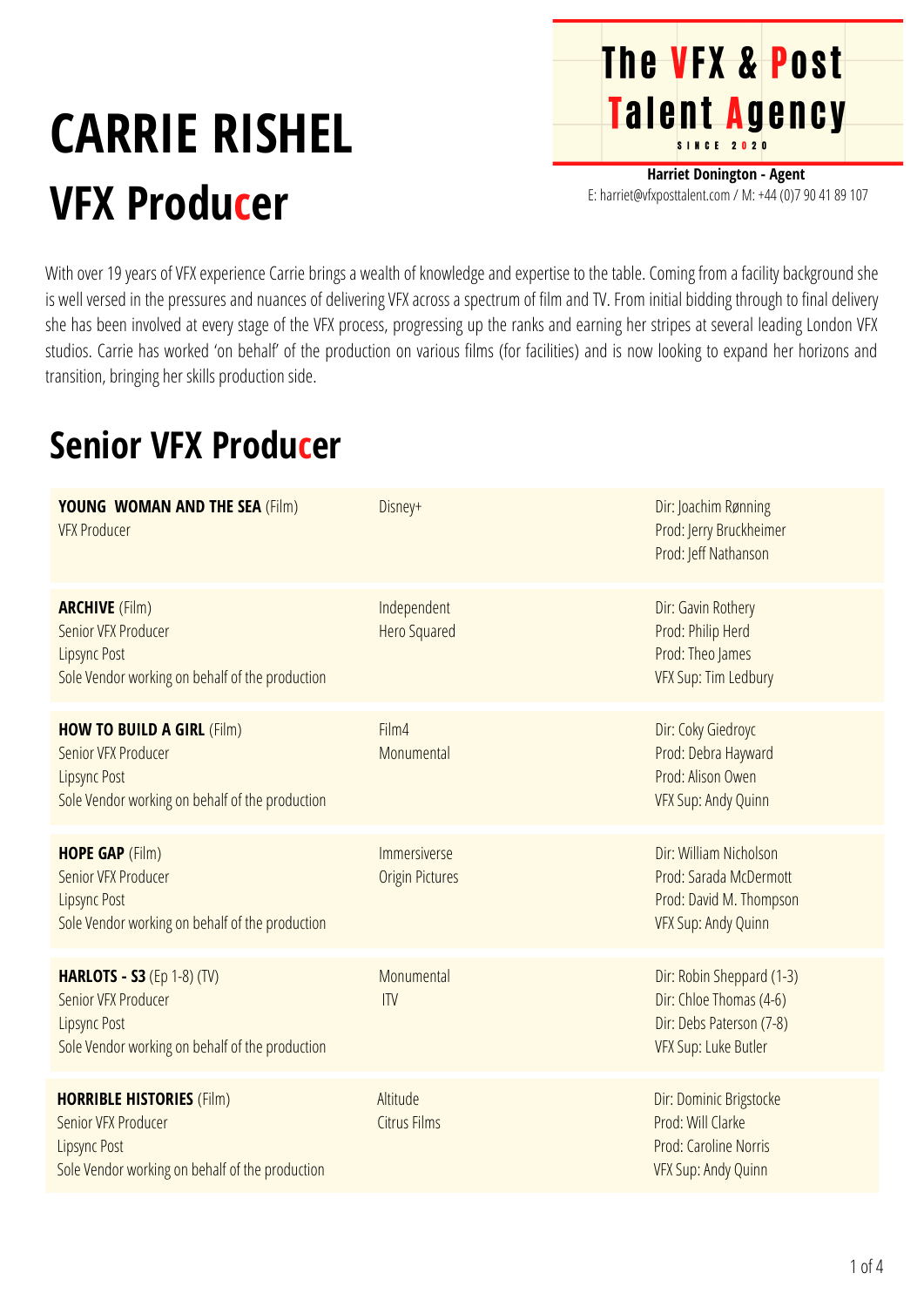**OUT OF BLUE** (Film) Senior VFX Producer Lipsync Post Sole Vendor working on behalf of the production

**SHOW DOGS** (Film) Senior VFX Producer Lipsync Post Sole Vendor working on behalf of the production Independent BBC Films BFI Film Fund

Open Road Riverstone Pictures

Dir: Carol Morley Prod: Cairo Cannon Prod: Maggie Monteith VFX Sup: Andy Quinn

Dir: Raja Gosnell Prod: Deepak Nayar Prod: Philip von Alvensleben VFX Sup: Andy Quinn

## **In-house Senior VFX Producer - Lypsync Post**

**THE SHOW** (Film) **In-house Senior VFX Producer** Lipsync Post

**SULPHUR & WHITE** (Film) In-house Senior VFX Producer Lipsync Post

**THE BOY WHO HARNESSED THE WIND** (Film) In-house Senior VFX Producer Lipsync Post

Potboiler

BBC Films BFI Film

EMU Films

Lex Films EMU Films

**STARBRIGHT** (Film) In-house Senior VFX Producer Lipsync Post

**HURRICANE HEIST** (Film) In-house Senior VFX Producer Lipsync Post

Luminos Entertainment **Dir: Francesco Lucente** 

AMG International Film

Foresight Unlimited Signature Pictures

Dir/Prod: Dean Devlin Prod: David Ellison VFX Sup: Jeffrey A. Okun

Dir: Chiwetel Ejiofor Prod:Andrea Calderwood

Dir: Julian Jarrold Prod: Michael Elliott **VFX Sup: Luke Butler** 

Dir: Mitch Jenkins Prod: Thomas Brown Prod: Michael Flliott VFX Sup: Andy Quinn

VFX Sup: Sylvan Dieckmann VFX Sup: Andy Quinn

Prod: Olimpia Lucente Prod: Jörg Neumann VFX Sup: Andy Quinn

Dir/Prod: Rob Cohen Prod: Karen Elise Baldwin VFX Sup: Sean Mathiesen

Prod: Gail Egan

Dir: Bill Condon Prod: David Hoberman Prod: Todd Lieberman VFX Sup: Kyle McCulloch

**In-house VFX Producer - Framestore / DNeg / Cinesite**

**GEOSTORM** (Film) VFX Producer Framestore

**BEAUTY AND THE BEAST** (Film) VFX Producer Framestore

Warner Bros **Electric Entertainment** 

Mandeville Films Disney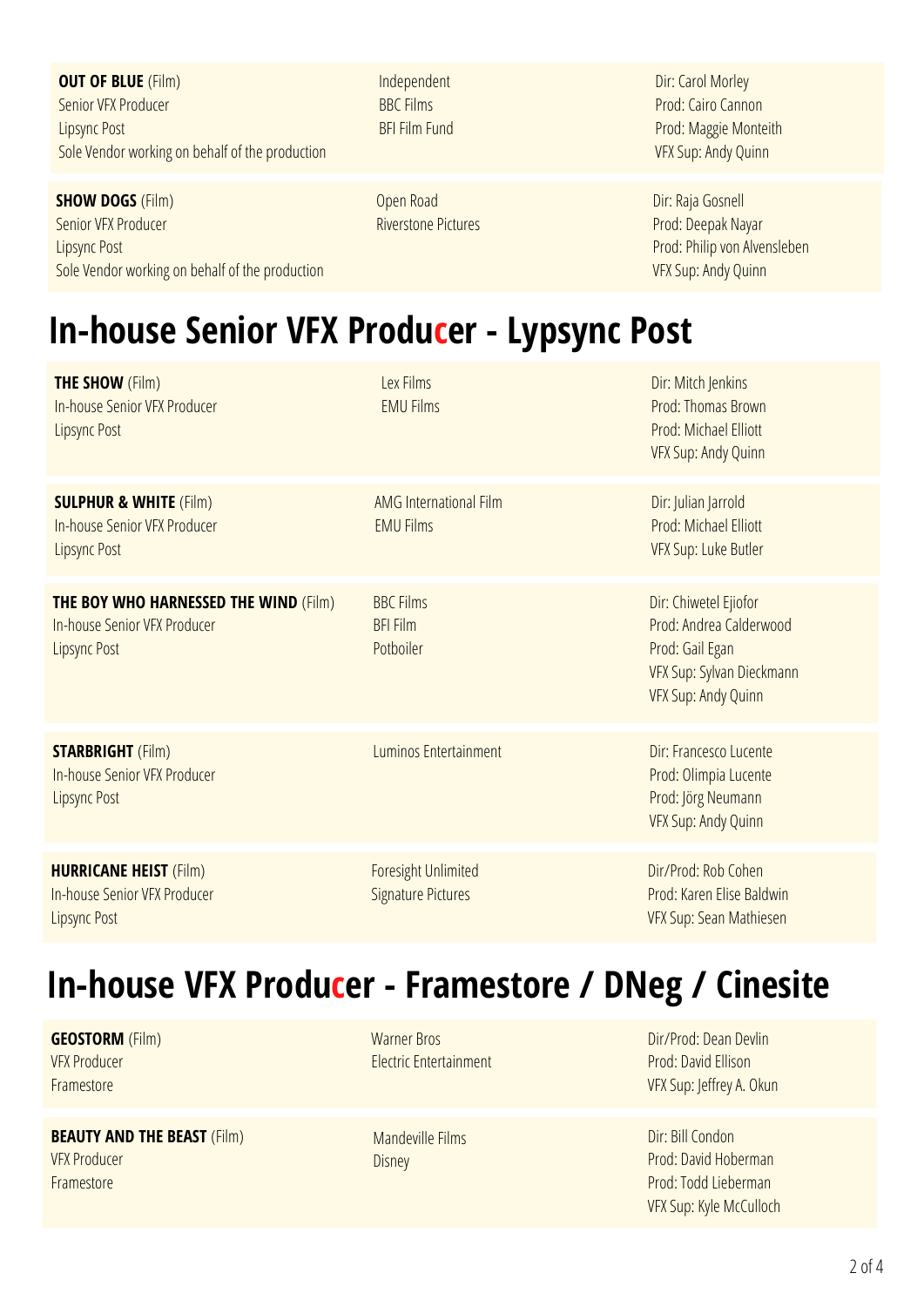| <b>EX MACHINA (Film)</b><br><b>VFX Producer</b><br><b>Double Negative</b><br>VFX Oscar - Winner & VFX BAFTA - Nominated | <b>DNA Films</b>                                 | Dir: Alex Garland<br>Prod: Andrew Macdonald<br>Prod: Allon Reich<br>VFX Sup: Andrew Whitehurst |
|-------------------------------------------------------------------------------------------------------------------------|--------------------------------------------------|------------------------------------------------------------------------------------------------|
| <b>PADDINGTON (Film)</b><br><b>VFX Producer</b><br>Double Negative                                                      | <b>Heyday Films</b>                              | Dir: Paul King<br>Prod: David Heyman<br>VFX Sup: Andrew Whitehurst                             |
| <b>INTO THE STORM (Film)</b><br><b>VFX Producer</b><br><b>Cinesite VFX</b>                                              | Newline Cinema<br><b>Broken Road Productions</b> | Dir: Steven Quale<br>Prod: Todd Garner<br>VFX Sup: Simon Stanley-Clamp                         |
| <b>WORLD WAR Z (Film)</b><br><b>VFX Producer</b><br><b>Cinesite VFX</b>                                                 | Paramount<br>Plan B Entertainment                | Dir: Marc Forster<br>Prod: Ian Bryce   Dede Gardner<br>VFX Sup: Matt Johnson                   |
| <b>SKYFALL (Film)</b><br><b>VFX Producer</b><br><b>Cinesite VFX</b>                                                     | <b>MGM</b><br><b>Spyglass</b>                    | Dir: Sam Mendes<br>Prod: Barbara Broccoli   Michael G. Wilson<br>VFX Sup: Steve Begg           |
| <b>JOHN CARTER (Film)</b><br><b>VFX Producer</b><br><b>Cinesite VFX</b>                                                 | <b>Walt Disney Pictures</b>                      | Dir: Andrew Stanton<br>Prod: Lindsey Collins   Jim Morris<br>VFX Sup: Sue Rowe                 |

## **VFX Line Producer / Coordinator - Cinesite**

| <b>PIRATES OF THE CARIBBEAN: ON</b><br><b>STRANGER TIDES</b> (Film)<br>VFX Line Producer - Cinesite VFX | <b>Walt Disney Pictures</b><br><b>Bruckheimer</b> | Dir: Rob Marshall<br>Prod: Jerry Bruckheimer<br>VFX Sup: Simon Stanley-Clamp                 |
|---------------------------------------------------------------------------------------------------------|---------------------------------------------------|----------------------------------------------------------------------------------------------|
| <b>THE NUTCRACKER in 3D (Film)</b><br><b>VFX Line Producer</b><br><b>Cinesite VFX</b>                   | Vnesheconombank                                   | Dir/Prod: Andrey Konchalovskiy<br>Prod: Paul Lowin<br>VFX Sup: Nicholas Brooks               |
| <b>MARMADUKE</b> (Film)<br><b>VFX Line Producer</b><br><b>Cinesite VFX</b>                              | <b>Twentieth Century Fox</b>                      | Dir: Tom Dey<br>Prod: John Davis<br>VFX Sup: Matt Johnson                                    |
| <b>CLASH OF THE TITANS (Film)</b><br><b>VFX Associate Producer</b><br><b>Cinesite VFX</b>               | Warner Bros.                                      | Dir: Louis Leterrier<br>Prod: Kevin de la Noy   Basil Iwanyk<br>VFX Sup: Simon Stanley-Clamp |
| <b>THE PRISONER - S1</b> (Ep.1-4 & 6)) (TV)<br><b>VFX Coordinator</b><br><b>Cinesite VFX</b>            | Granada<br>ITV                                    | Dir: Nick Hurran<br>Prod: Trevor Hopkins<br>VFX Sup: Ben. Shepherd   Matt Johnson            |